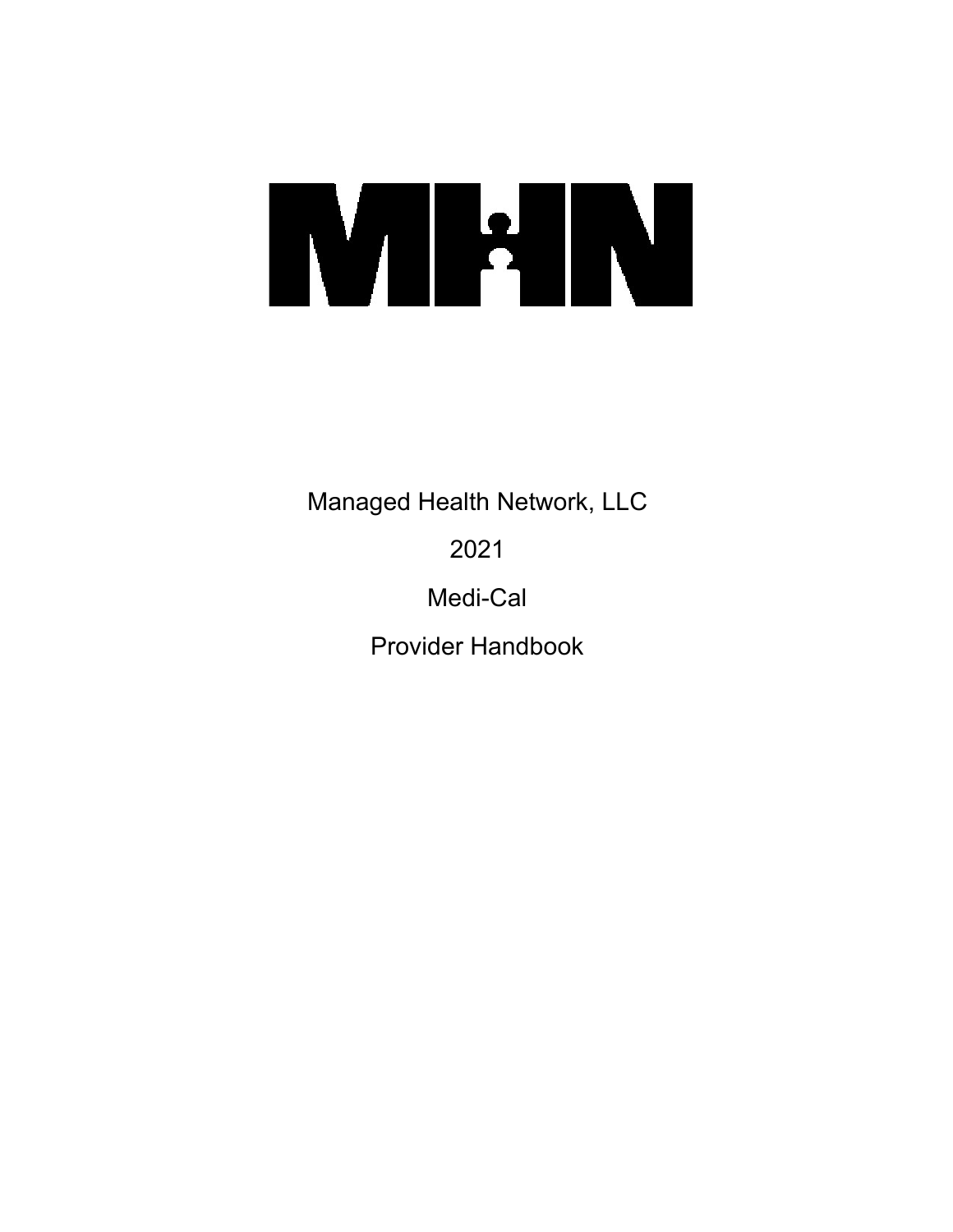# **I. OVERVIEW OF SERVICES**

On January 1, 2014, DHCS expanded the array of Medi-Cal mental health services available to Medi-Cal beneficiaries. As Health Net's behavioral health subsidiary, MHN administers the following mental health benefits to beneficiaries with mild to moderate impairment of mental, emotional, or behavioral functioning:

- Individual/group mental health evaluation and treatment (psychotherapy)
- Psychological testing when clinically indicated to evaluate a mental health condition
- Outpatient services for the purpose of monitoring drug therapy
- Psychiatric consultation for medication evaluation and management

In January 2019, MHN began administering the above benefits for California Health and Wellness members.

MHN administers these benefits in the following counties\*:

| <b>Alpine</b>           | Kings*             | <b>San Diego</b>   |
|-------------------------|--------------------|--------------------|
| Amador                  | <b>Los Angeles</b> | <b>San Joaquin</b> |
| <b>Butte</b>            | Madera*            | <b>Sierra</b>      |
| <b>Calaveras Colusa</b> | <b>Mariposa</b>    | <b>Stanislaus</b>  |
| El Dorado               | Mono               | <b>Sutter</b>      |
| Fresno*                 | Nevada             | Tehama             |
| Glenn                   | <b>Placer</b>      | <b>Tulare</b>      |
| <b>Imperial</b>         | <b>Plumas</b>      | <b>Tuolumne</b>    |
| <b>Inyo</b>             | Riverside*         | Yuba               |
| <b>Kern</b>             | <b>Sacramento</b>  |                    |
|                         | San                |                    |
|                         | Bernardino*        |                    |

*\*MHN administers the mental health benefits for most of Health Net's Medi-Cal enrollees in all of the counties listed above except for Fresno, Kings, Madera, Riverside, and San Bernardino. In Fresno, Kings, and Madera, MHN is a downstream subcontractor to CalViva Health. In Riverside and San Bernardino, MHN is a downstream subcontractor to Molina Healthcare.*

# **II. COORDINATION WITH COUNTY MENTAL HEALTH DEPARTMENTS**

Medi-Cal beneficiaries with significant impairment resulting from a mental health disorder and/or who qualify for Specialty Mental Health Services will continue to be treated through each county's mental health department. MHN participating providers are expected to refer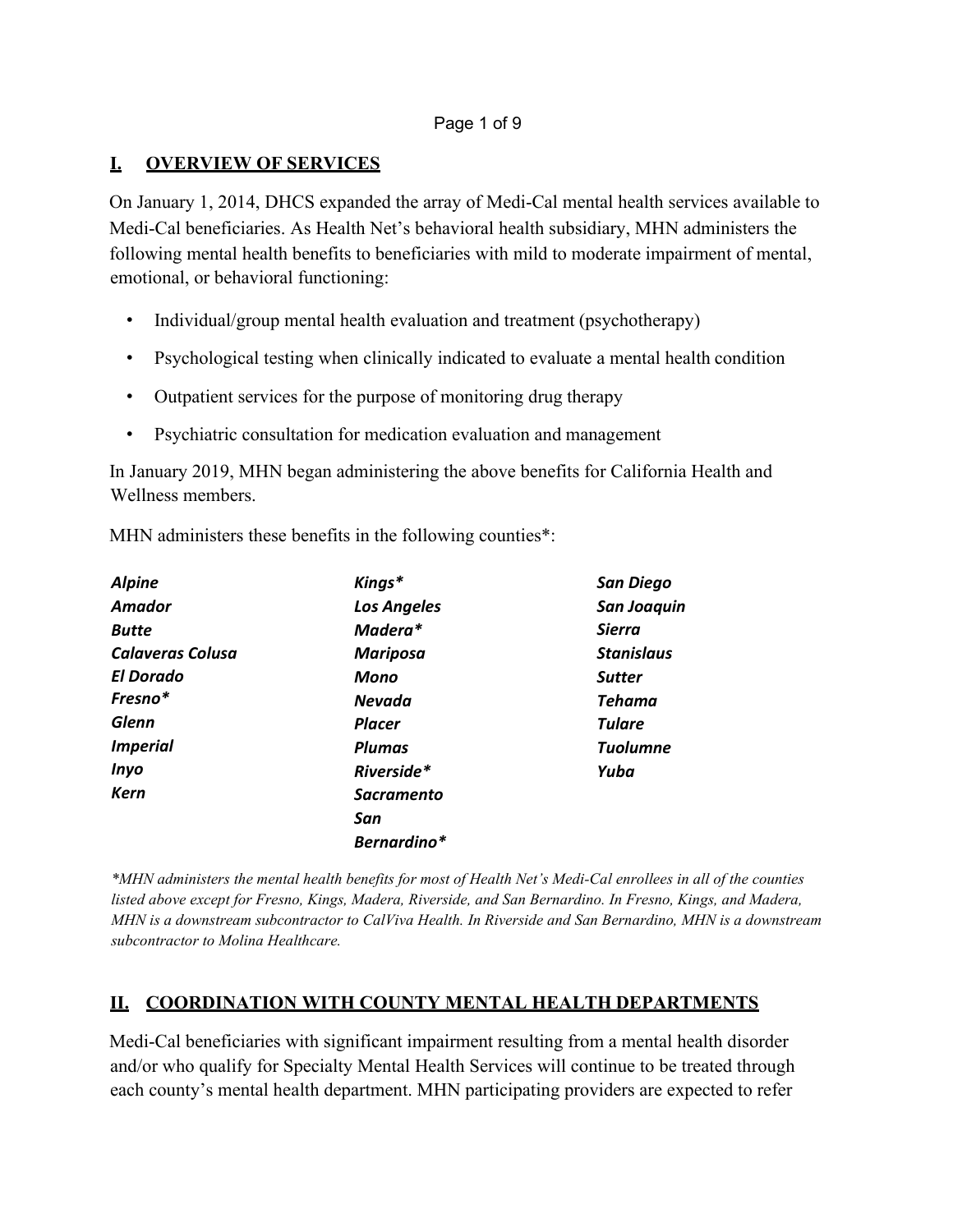### Page 2 of 9

beneficiaries with such disorders to their county mental health department. In addition, when a beneficiary has significant mental health impairment, but the diagnosis is uncertain, they should also refer to the county mental health department for further assessment. If you need assistance coordinating care with a county mental health department, you may contact an MHN Care Manager for assistance.

# **III. LANGUAGE ASSISTANCE PROGRAM (LAP)**

MHN created a Language Assistance Program (LAP) to ensure that limited-English proficient (LEP) members are able to obtain language assistance while accessing mental health care services.

MHN maintains ongoing administrative and financial responsibility for implementing and operating the language assistance program for members and does not delegate its obligations under language assistance regulations to its participating providers.

MHN's Language Assistance Program includes the following:

- Interpreter services for LEP MHN members are available 24 hours a day, seven days a week at all points of contact, by contacting MHN Language Assistance Services at (888) 426-0023. This assistance includes *face-to-face, telephonic interpretation services and written translation services.*
- Medi-Cal members are entitled to receive MHN member communications in their preferred language/format, if known, without having to request translation each time, known as a Standing Request. This includes non-threshold languages and Notices of Denial of Payment (NDPs). MHN will provide interpretation and translation services in many more languages, upon request.

Provider LAP Compliance

**Interpreter Services**- Use qualified interpreters for LEP members. Interpreter services are provided by MHN at no cost to the provider or the member. You may contact the MHN Language Assistance Services Line or MHN Customer Service to arrange interpretation services.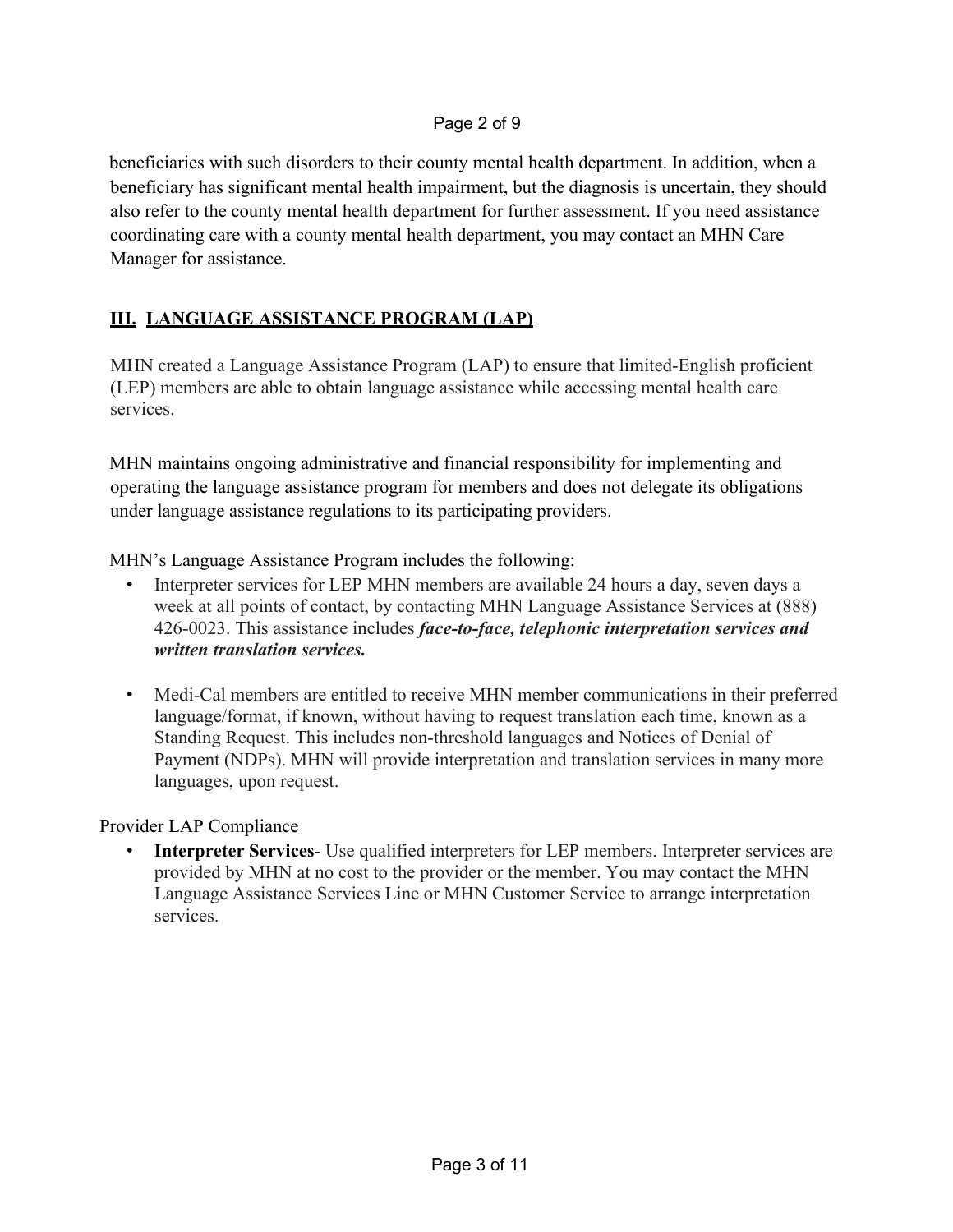- **Documentation of Language Preference**-Document the member's language preference and the refusal or use of interpreter services in the member's medical record. MHN strongly discourages the use of adult family or friends as interpreters, except in emergency situations. If, after being informed of the availability of interpreter services, the member prefers to use an adult family or friend as an interpreter, the provider must document this in the member's medical record. The use of a minor as an interpreter is only permitted in emergency situations.
- **Engage Telephonic Referral if face-to face interpreter is late** If a scheduled face-toface interpreter fails to attend appointment within an acceptable time frame, providers are encouraged to offer the patient the choice of using a telephonic interpreter. Providers can call MHN Customer Service and a customer service agent will conference in the telephone interpreter to expedite services. To access these services, please call the toll free number located on the back of the member's identification card.

**Notify MHN of Language Capability Changes**- Practitioners are contractually obligated to notify MHN of any change to their practice, including changes in language abilities, 30 days prior to the effective date of such a change, by attesting to these changes via the Provider Portal at [www.mhn.com.](http://www.mhn.com/)

### **Additional Information**

If you have additional questions regarding translation or interpretation services available to our members, contact the MHN Service Team indicated on the back of the member identification card. If you have any other questions about your network participation, please submit a Contact Us form through MHN's Provider Portal or email us at [mhn.providerservices@healthnet.com](mailto:mhn.providerservices@healthnet.com).

# **IV. WORKING WITH MHN:**

a) Clinical assistance:

If you need clinical assistance in determining whether your patient meets mild to moderate criteria, you can contact MHN at the number on the back of the patient's insurance card. An MHN clinician will assist you with this determination and/or with a referral to your county mental health department.

### b) Administrative processes:

The Medi-Cal benefits administered by MHN are handled via the same basic processes applied to our Commercial plans. For example, there is no-preauthorization requirement for outpatient services (other than for psychological testing), and the only paperwork required for reimbursement is standard claims submission. Please see MHN's Provider Manual at [www.mhn.com](http://www.mhn.com/) for a full description of our administrative processes such as pre-authorization, claims payment, submission of grievances and appeals, and quality improvement.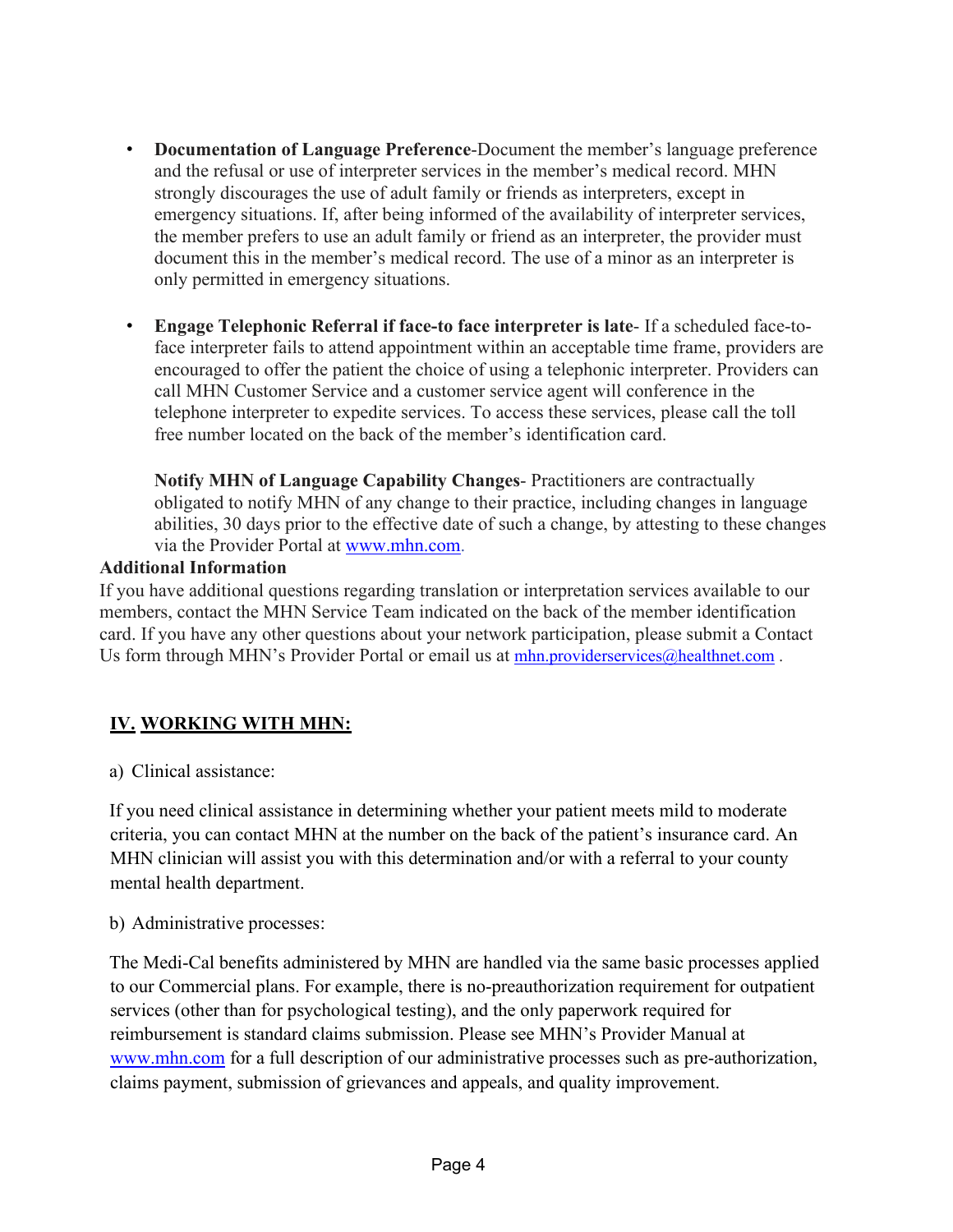Please also be sure to refer to the Medi-Cal Addendum of your provider Agreement for any specific contractual responsibilities under the Medi-Cal Program.

# **V. NETWORK REQUIREMENTS:**

Eligible practitioners include Psychiatrists, Clinical Psychologists, Licensed Clinical Social Workers, Marriage and Family Therapists, and Clinical Nurse Specialists. *MFT and LCS interns are eligible for participation.*

Credentials are verified upon initial application to the network and every three years, as required by MHN's regulatory and accrediting agencies.

# **All physicians must meet the following selection criteria:**

- Physicians with proof of either board certification in psychiatry or completion of a residency in psychiatry approved by the American Council on Graduate Medical Education.
- Current unrestricted medical license in California.
- Professional liability insurance coverage in the amount of \$1 million per occurrence/\$3 million aggregate.
- Current controlled substances registration (DEA certificate) in California.
- Current resume or curriculum vitae that details five years of relevant work history and clinical training (Work absences of six months or more must be explained by the applicant.
- Foreign medical school graduates must submit ECFMG certification or evidence that they have taken the FLEX examination or are ABMS Board Certified to demonstrate proficiency in the English language. This requirement is waived for those graduates of foreign medical schools where instruction is conducted in English.
- All physician practitioners must hold a valid National Provider Identifier (NPI) number.
- Practitioner must be in good standing in Medi-Cal programs, and not hold any exclusions from Federal Healthcare Programs.
- Practitioners that choose to participate in the Medi-Cal programs must be PAVE certified by DHCS. If the practitioner is not a certified PAVE Medi-Cal provider MHN has an application process that must be completed prior to becoming an MHN Medi-Cal practitioner.

# **All non-physician practitioners must meet the following selection criteria:**

• All individual practitioners must hold at least a Masters degree from a professional school,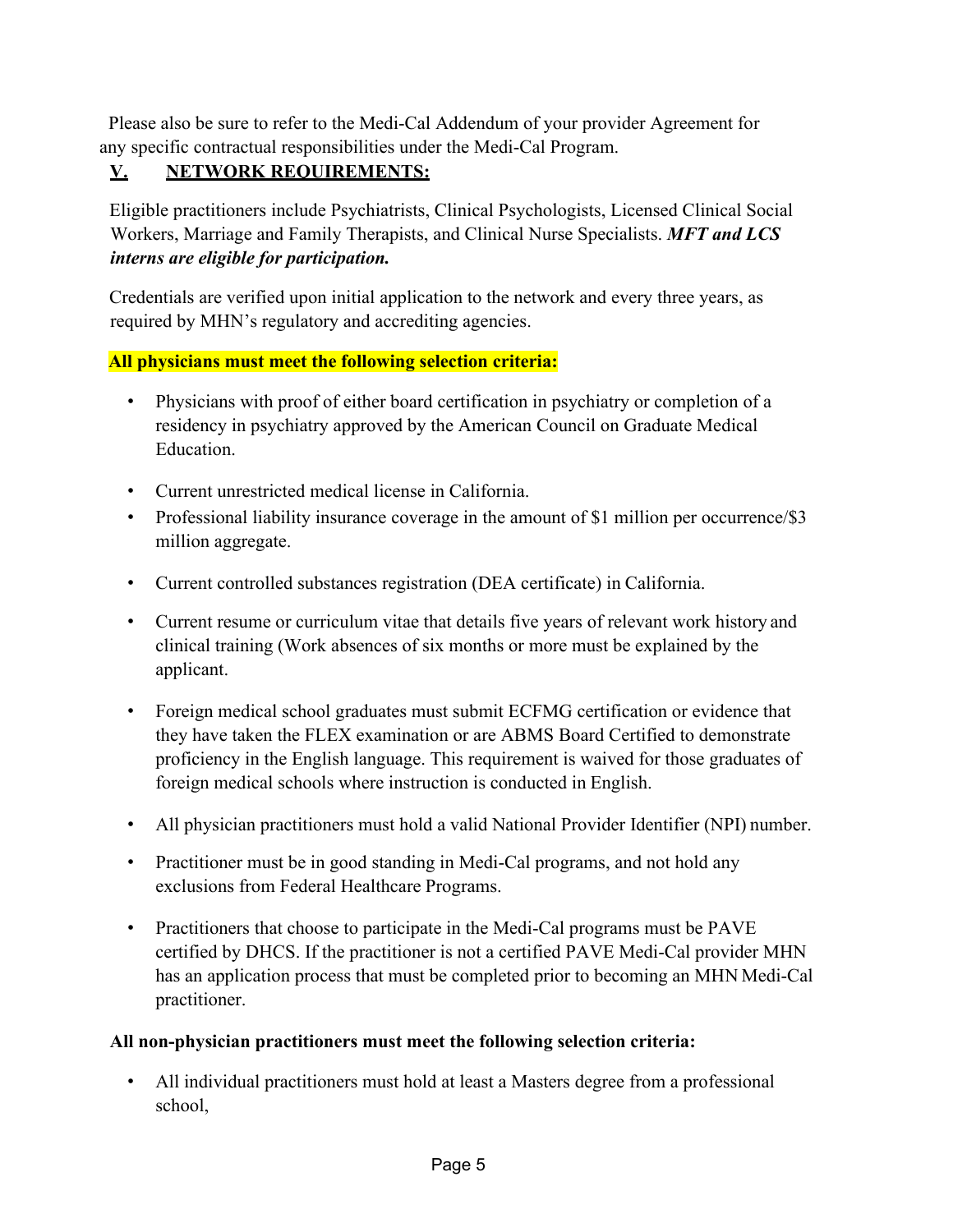and must have education and training commensurate with state requirements for the license held.

- Current, unrestricted license to practice independently in California.
- Professional liability insurance in the amount of \$1 million per occurrence/\$1 million in aggregate.
- Nurses who wish to be classified as having prescriptive authority must have a current controlled substances registration (DEA certificate) in California.
- Registered nurses, nurse practitioners and clinical nurse specialists must have a state license that has language or a designation related to a behavioral health specialty. If the state license does not have such language, or such language is not available, then a current ANCC Certification in any of the following certification areas will meet this criteria:
	- o Clinical Specialist in Adult Psychiatric and Mental Health Nursing
	- o Clinical Specialist in Child and Adolescent Psychiatric and Mental Health Nursing
	- o Adult Psychiatric and Mental Health Nurse Practitioner
	- o Family Psychiatric and Mental Health Nurse Practitioner
- Nurse Practitioners (NP) and Physician Assistants (PA) are not allowed to practice independently in their location and will need to provide a practice agreement.
- Current resume or curriculum vitae that details five years of relevant work history and clinical training (Work absences of six months or more must be explained by the applicant).
- Practitioner must also hold a valid National Provider Identifier (NPI) number.
- Practitioners that choose to participate in the Medi-Cal programs must be PAVE certified by DHCS. If the practitioner is not a certified PAVE Medi-Cal provider MHN has an application process that must be completed prior to becoming an MHN Medi-Cal practitioner.
- Practitioner must be in good standing in Medi-Cal programs, and not hold any exclusions from Federal Healthcare Programs.

# **VI. Submit Social Determinants of Health Data on your Claims and Encounters**

- Capturing social determinants of health (SDOH) data is a critical step in evaluating population health. This is done by reviewing member traits, health, social and risk needs. The emphasis is to improve health equity and identify health disparities and their root causes. This data will also aid in planning and coordinating care as well as providing personalized care to your patients.
- Refer to the 18 Department of Health Care Services (DHCS) priority SDOH codes listed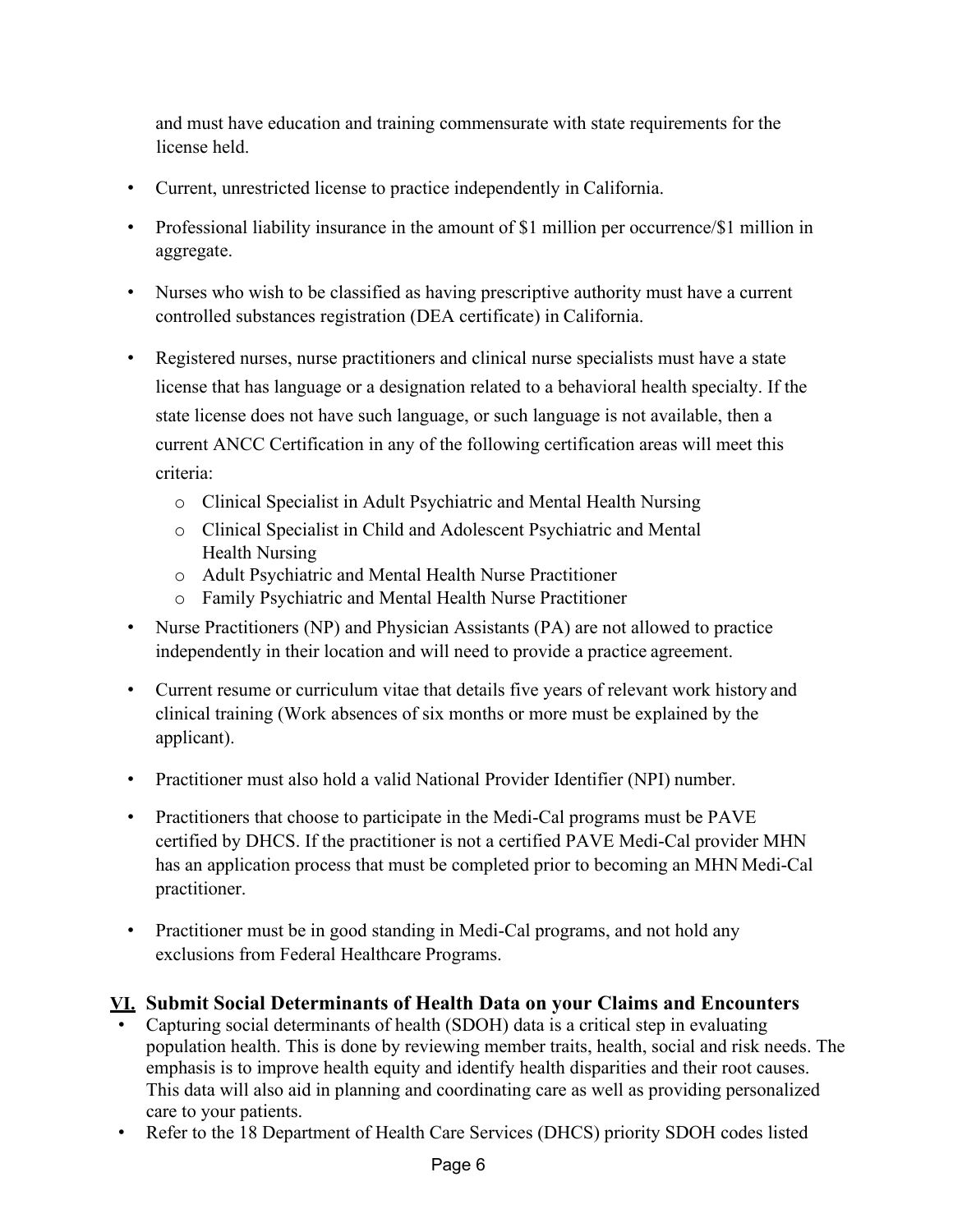below when documenting SDOH as they relate to your patient. Submit these on claims or encounters. The codes are based on the ICD‐10‐CM.

# **DHCS Priority SDOH Codes**

| Code    | <b>Description</b>                                                                                                        |  |
|---------|---------------------------------------------------------------------------------------------------------------------------|--|
| Z55.0   | Illiteracy and low-level literacy                                                                                         |  |
| Z59.0   | Homelessness                                                                                                              |  |
| Z59.1   | Inadequate housing (lack of heating/space, unsatisfactory surroundings)                                                   |  |
| Z59.3   | Problems related to living in residential institution                                                                     |  |
| Z59.4   | Lack of adequate food and safe drinking water                                                                             |  |
| Z59.7   | Insufficient social insurance and welfare support                                                                         |  |
| Z59.8   | Other problems related to housing and economic circumstances (foreclosure,<br>isolated dwelling, problems with creditors) |  |
| Z60.2   | Problems related to living alone                                                                                          |  |
| Z60.4   | Social exclusion and rejection (physical appearance, illness or behavior)                                                 |  |
| Z62.819 | Personal history of unspecified abuse in childhood                                                                        |  |
| Z63.0   | Problems in relationship with spouse or partner                                                                           |  |
| Z63.4   | Disappearance and death of family member (assumed death, bereavement)                                                     |  |
| Z63.5   | Disruption of family by separation and divorce (marital estrangement)                                                     |  |
| Z63.6   | Dependent relative needing care at home                                                                                   |  |
| Z63.72  | Alcoholism and drug addiction in family                                                                                   |  |
| Z65.1   | Imprisonment and other incarceration                                                                                      |  |
| Z65.2   | Problems related to release from prison                                                                                   |  |
| Z65.8   | Other specified problems related to psychosocial circumstances (religious or<br>spiritual problem)                        |  |

# **VII. FREQUENTLY ASKED QUESTIONS:**

**GENERAL INFORMATION:**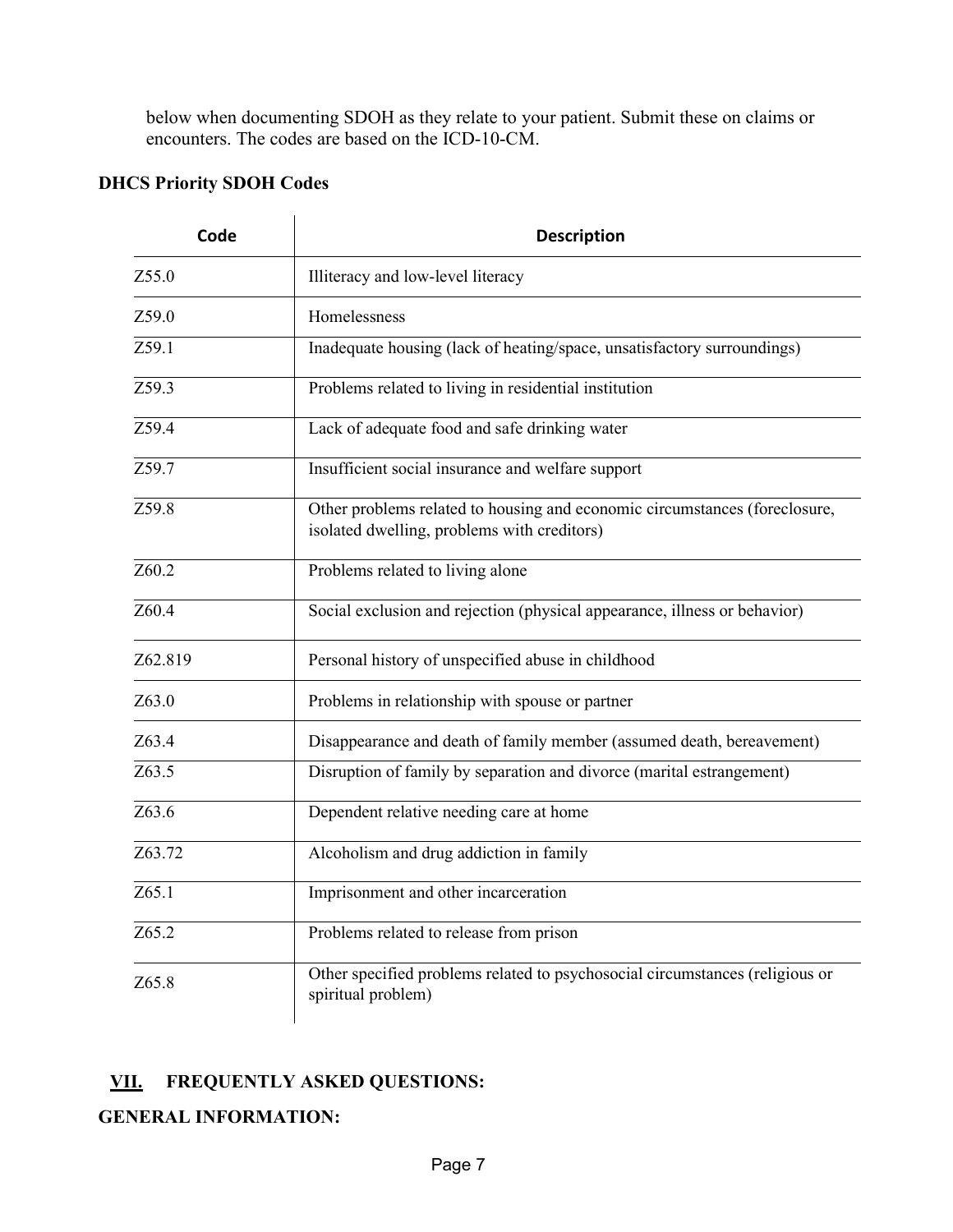# **Q1: What Medi-Cal services are administered by MHN?**

**A:** MHN administers the following services to Medi-Cal beneficiaries with mild to moderate impairment of mental, emotional, or behavioral functioning resulting from a mental health disorder as defined by the current DSM:

- Individual and group mental health evaluation and treatment (psychotherapy);
- Psychological testing, when clinically indicated to evaluate a mental health condition;
- Outpatient services for the purposes of monitoring drug therapy;
- Psychiatric consultation for medication evaluation and management

# **Q2: What services are handled through the County Mental Health Plans?**

**A:** The County Mental Health Plans are still responsible for treating children and adults who meet medical necessity criteria for Medi-Cal specialty mental health services. These include the following services:

Outpatient Services:

- Mental Health services (assessments, plan development, therapy, rehabilitation and collateral)
- Medication Support
- Day Treatment Services and Day Rehabilitation
- Crisis Intervention and Crisis Stabilization
- Targeted Case Management
- Therapeutic Behavior Services

Residential Services:

- Adult Residential Treatment Services
- Crisis Residential Treatment Services

Inpatient Services: (may or may not be covered benefit will await response from Lisa)

- Acute Psychiatric Inpatient Hospital Services
- Psychiatric Inpatient Hospital
- Professional Services
- Psychiatric Health Facility Services

### **Q3: Which agency handles Substance Use Disorder (SUD) services?**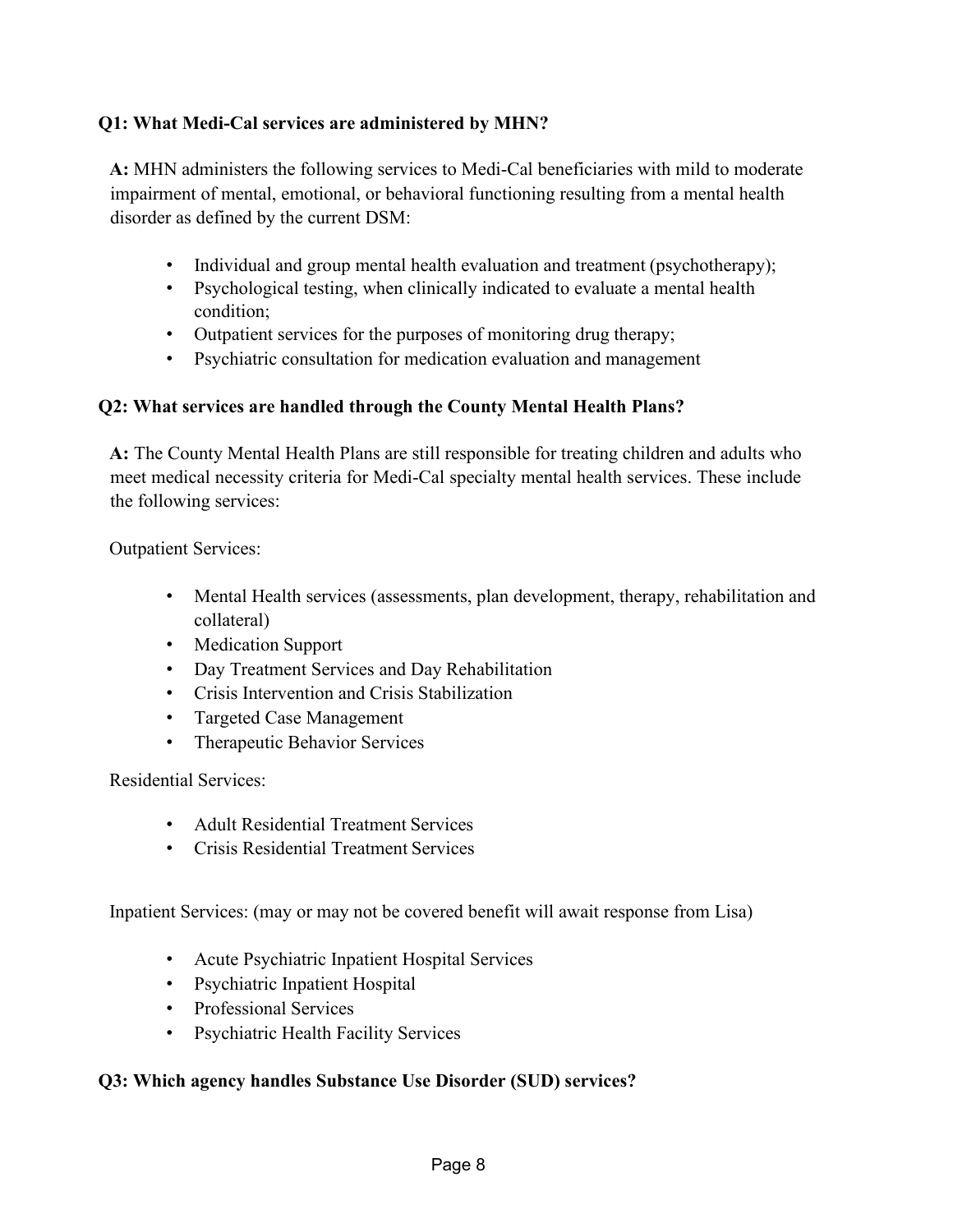**A:** SUD benefits continue to be administered by the County Alcohol and Drug Programs under Drug Medi-Cal (DMC).

# **ADMINISTRATIVE:**

## **Q4: How are beneficiaries referred to providers?**

A: Beneficiaries have been instructed to contact MHN for a referral to a participating provider. Once they are given names of providers, they are to contact the providers directly. Therefore in most cases, beneficiaries will be contacting you directly to schedule an appointment. Occasionally however, you may receive a call from MHN, since we actively assist those who are having difficulty securing an appointment.

# **Q5: Do I need an authorization from MHN or a referral from a PCP to treat these beneficiaries?**

**A**: No referral from PCP is required. Medi-Cal beneficiaries can self-refer. The following services do require authorization- neuropsychological testing, outpatient psychological testing, inpatient psychological testing and ABA services

### **Q6: Are providers required to bill MHN or Medi-Cal for reimbursement of services rendered?**

**A.** MHN

# **Q7: How am I required to bill for Covered Services?**

**A:** Providers are required to use current HCPCS or CPT codes for billing, and use a CMS 1500 for services rendered.

### **Q8: Is there a benefit limit on the number of sessions?**

**A:** No. The number of visits for mental health services is not limited as long as medical necessity criteria is met.

# **Q9: Historically, Medi-Cal has allowed interns to see enrollees. Is this allowed under MHN's administration of this benefit?**

**A:** Yes. Supervised interns can provide services to Medi-Cal enrollees under MHN's administration of these benefits. You should contact your applicable licensing board for details about interns rendering services under supervision.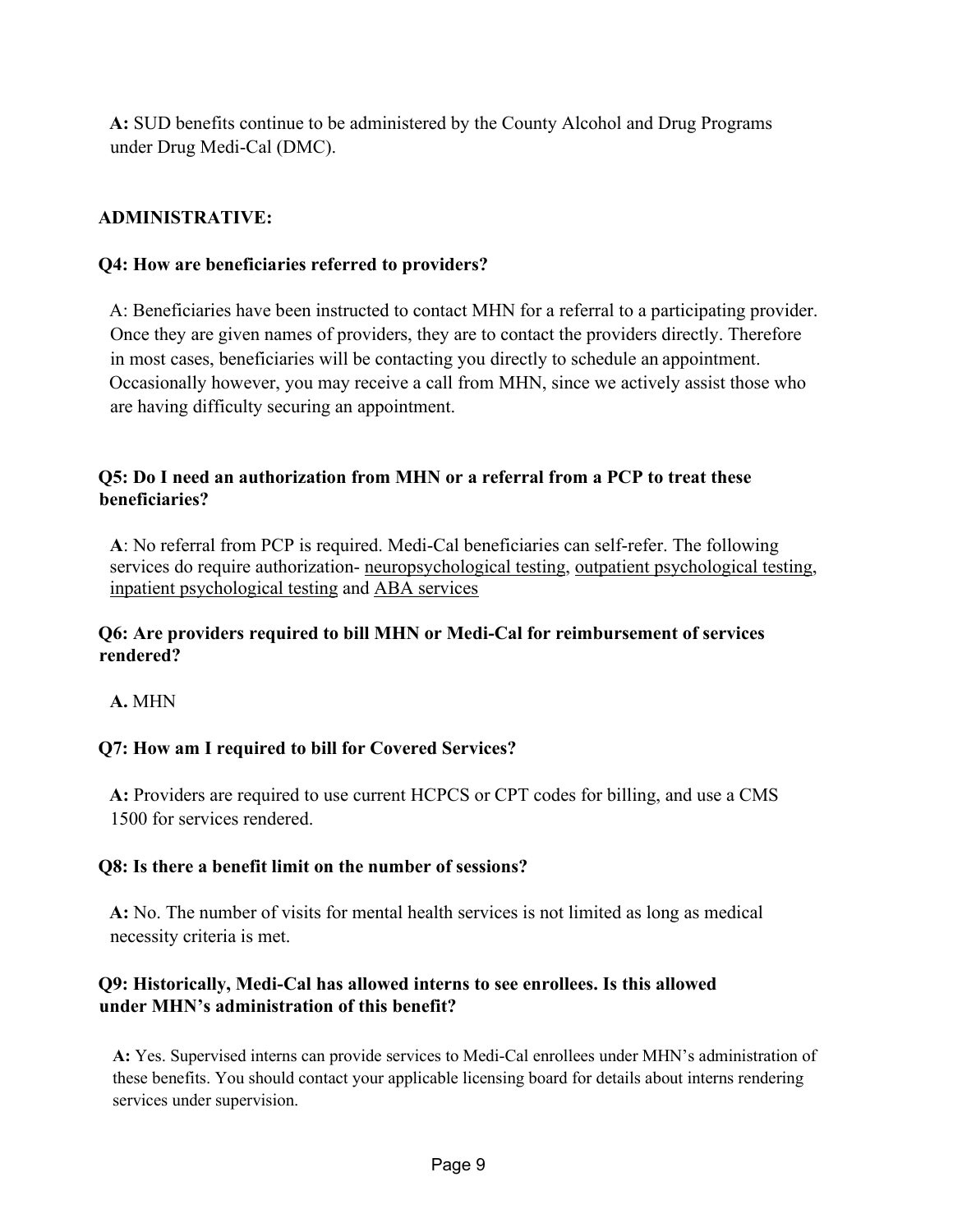## **Q10: What methods can I use for billing?**

**A:** MHN accepts electronic as well as paper claims. Electronic claims can be submitted through Ability or Change Health. Providers can sign up at no cost through an offer through Ability. You can view the offer at www.mdon-[line.com/mdonline/index.asp?brand=mhn.](http://www.mdon-line.com/mdonline/index.asp?brand=mhn) If you require assistance with the Ability website, please call their Help Desk at 888-499-5465.

Mail paper claims to: MHN PO Box 14621 Lexington, KY 40512-4621

# **Q11: Can I receive a remittance advice electronically?**

**A:** Yes

# **Q12: Do these beneficiaries have a copay?**

**A:** There are no copays

### **Q13: Does MHN require preauthorization for outpatient treatment?**

**A:** No. Per MHN policies, outpatient office visits (other than psychological testing) do not require preauthorization or concurrent review.

### **Q14: How will I know if someone has MHN coverage?**

**A:** To verify eligibility, please contact the number on the back of the enrollee's insurance card.

### **Q15: Who can I call for claims and benefit information?**

**A:** MHN Provider Customer Service- (844) 966-0298

# **CLINICAL:**

### **Q16: What is the medical necessity criteria?**

**A:** For the benefits administered by MHN, medically necessary services are defined as "reasonable and necessary services to protect life, prevent significant illness or significant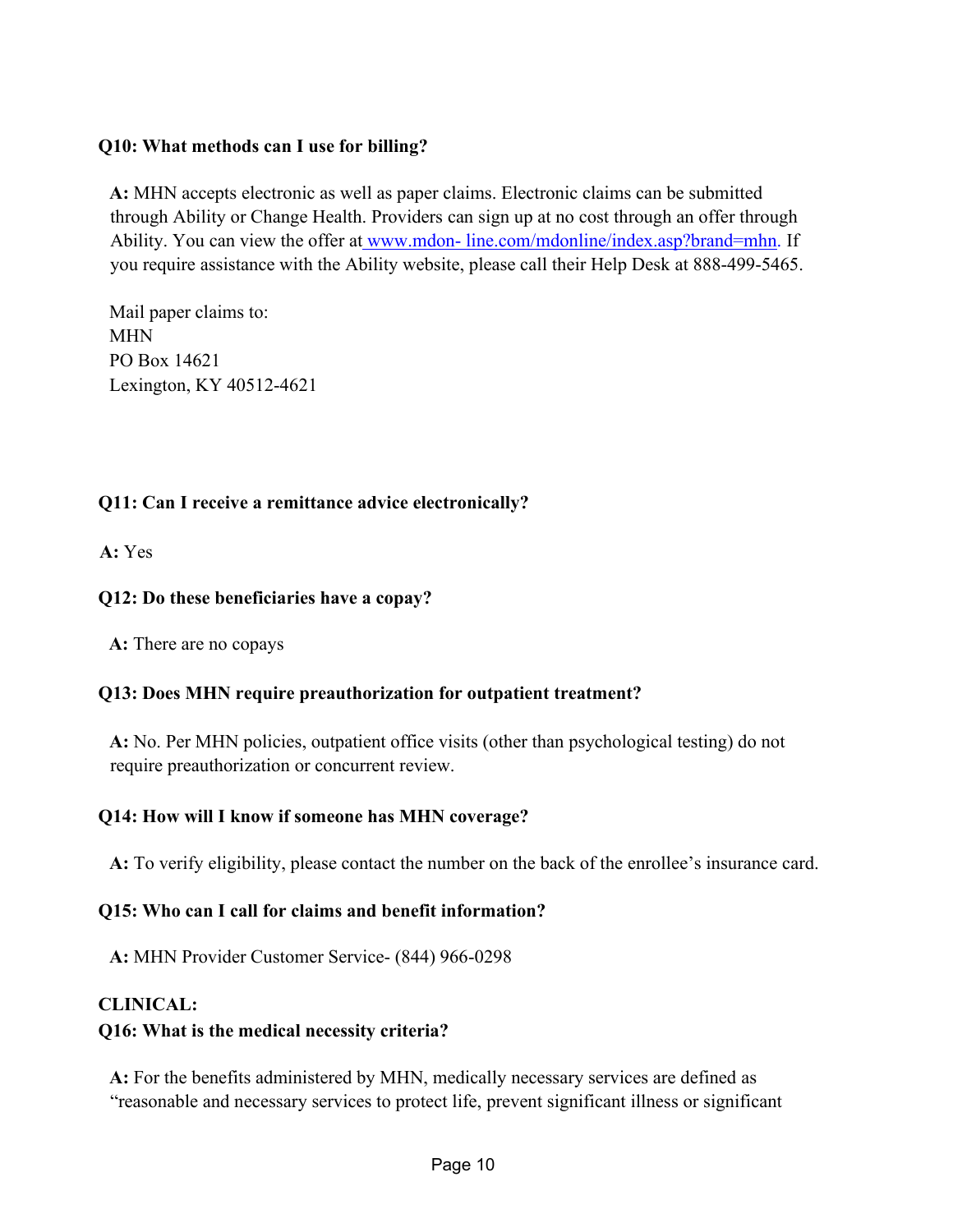disability or to alleviate severe pain through the diagnosis and treatment of disease, illness, or injury". These include services to:

- a. Diagnose a mental health condition and determine a treatment plan;
- b. Provide medically necessary treatment for mental health conditions that result in mild or moderate impairment; and,
- c. Refer adults to the county mental health departments for specialty mental health services when a covered diagnosis results in significant impairment; or refer children to the county mental health departments for specialty mental health services when they meet the criteria for those services.

# **Q17: Are there DSM conditions that are not covered?**

**A:** Yes. Conditions that the DSM identifies as relational problems (e.g. couples counseling, family counseling for relational problems) are not covered as part of the new benefits.

## **Q18: If am unsure of whether my patient's needs fit into the "mild to moderate" category, where can I obtain assistance?**

**A:** If you need clinical assistance in determining whether your patient meets mild to moderate criteria, you can contact MHN at the number on the back of the patient's insurance card. An MHN clinician will assist you with this determination and/or with a referral to your county mental health department.

### **Q19: If I am treating a patient whose symptoms are mild to moderate, is there an expectation to coordinate any care with the county mental health department?**

**A:** No. You will not need to coordinate any care with the county if the member does not require county specialty mental health services.

# **Q20: If my patient's symptoms are mild to moderate but they later become severe or vice versa, does the administration responsibility change from MHN to the county or vice versa?**

**A:** Administrative responsibility may shift from MHN to the county and vice versa based on their current symptoms and level of acuity.

# **CONTACT INFORMATION AND STAYING INFORMED**

### **Q21: Who can I contact if I have additional questions?**

**A:** If you have additional questions, please email MHN Provider Services at [mhn.providerservices@healthnet.com](mailto:mhn.providerservices@healthnet.com)